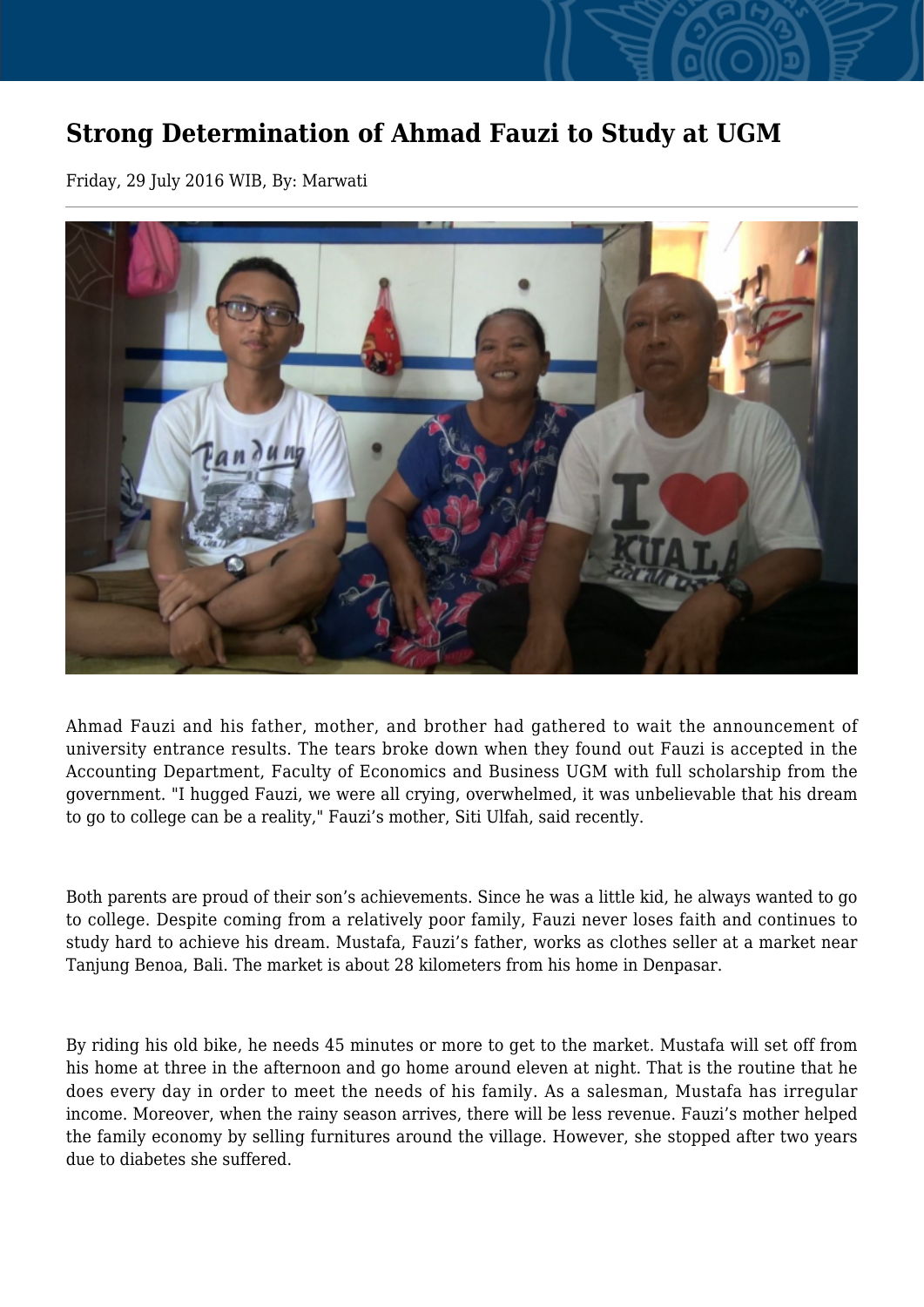Mustafa's economy worsened in 2011. A fire that caught crowded house settlement s in his village burned his only house as well. The house that they built on a rented land was gone and there was no remaining possessions they could save.

After the fire incident, Mustafa was no longer able to pay the rent of the land. In fact, Mustafa claimed to not be able to build a house again, remembering all of his belongings were burned on fire. So now Mustafa, his wife and two children have to live in boarding house sized 3x6m. It has only two rooms, the front and the back which functions as a kitchen and toilet.

 "In that area (front) is where Fauzi sleeps, eats, and studies. If his friends came to study this would be the place as well," Fauzi's mother said.

According to his parents, Fauzi was a diligent child. Everyday, Fauzi could not be separated from the book. No wonder that he has earned many achievements. In Economics, he earned the first place of Teenage Accounting Competition at UNAIR in February 2015, the first place of KOMPek FEB UI 2016, and the third place of Accounting Olympiad at the University of Malang. Fauzi who loves literature and the performing arts also won a Poetry Reading Contest in Bali in 2014 and also lined up as Best Actor in Welang Monologue Awards. Mustafa told that Fauzi has always been the classroom champion and awarded scholarship until graduation.

Two of the keys to Fauzi's success are diligence and strong determination. It was showed when his mother did not give permission to study too far from home. His mother wanted Fauzi to study at universities in Bali or Surabaya, "I do not have the heart to let him go, in Yogyakarta he will have nobody. I am afraid of what kind of situation he will get into," Fauzi's mother said.

Siti was also worried about not being able to finance Fauzi. However, Fauzi remained to keep his dream to study at UGM. Fauzi wanted to study at the Faculty of Economics and Business at UGM because it is the only Faculty of Economics and Business that is accredited by the AACSB. Therefore, Fauzi is sure that this faculty is the right choice for him. Fauzi repeatedly asked permission to his mother, but she said no many times as well. However, in the end Siti was unable to turn down her son's will. She finally approved his son choice after he convinced his mother that he would get full scholarship through Bidik Misi program. After receiving the blessings of his mother, Fauzi registered for entrance test immediately and, finally, accepted at UGM.

## **Related News**

- [Reflection on Down-to-Earth Innovation for the State: UGM Anniversary](http://ugm.ac.id/www.ugm.ac.id//en/news/16535-strong-determination-brings-choiriya-to-ugm)
- [UGM Students Develop Flood Early Warning Applications](http://ugm.ac.id/www.ugm.ac.id//en/news/12903-ugm-students-make-508-achievements-throughout-2016)
- [Strong Determination Brings Choiriya to UGM](http://ugm.ac.id/www.ugm.ac.id//en/news/14589-30th-national-student-scientific-week-opens-in-makassar)
- [UGM Students Make 508 Achievements Throughout 2016](http://ugm.ac.id/www.ugm.ac.id//en/news/10942-reflection-on-down-to-earth-innovation-for-the-state-ugm-anniversary)